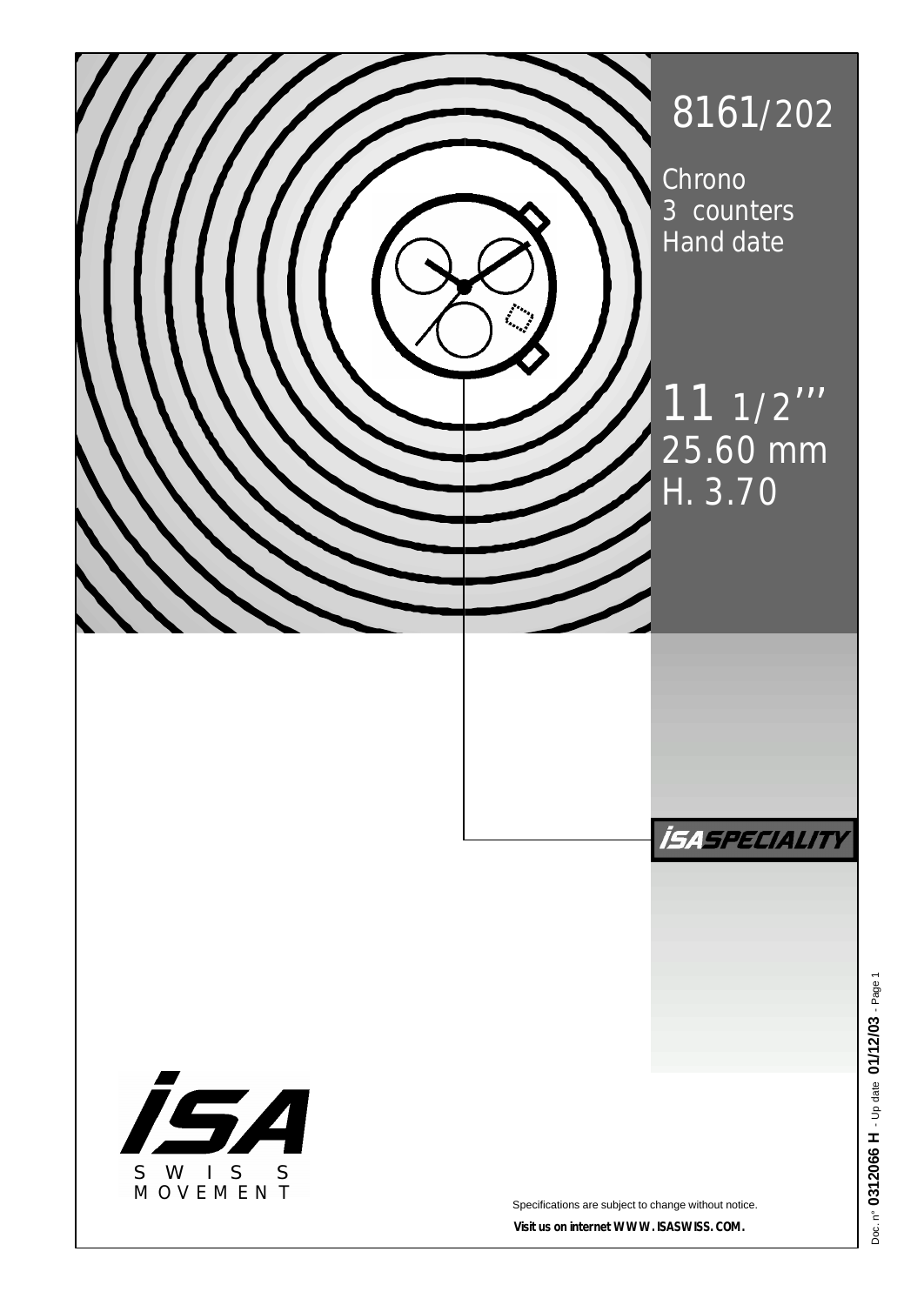

## **Caractéristiques :**

Mouvement chronographe électronique à quartz. Moteur bi-rotor breveté. Moteurs rotatifs pas à pas. Petite seconde, 1 pas par seconde. Trotteuse chronographe centrale, cinq pas par seconde. Date à aiguille.

Compteur de minutes, 30 minutes, 1 pas par minute. Arrêt et remise à zéro automatique après 5 ½ heures. Quantième, correcteur de quantième rapide.

Dispositif stop et interrupteur.

## **Characteristics :**

Electronic chronograph quartz movement. Patented double rotor motor. Rotating stepping motors. Small second, 1 step per second. Central chronograph trotteuse, five steps per second. Date with hand. 30 minutes counter, 1 step per minute. Autostop and reset after 5 ½ hours. Date, quick date corrector.

Stop device and current breaker.

### **Kennzeichnungen :**

Elektronisches Chronographen Quarzwerk. Patentierter Zweirotor Motor. Schrittschaltmotoren. Kleine Sekunde, 1 Schritt pro Sekunde. Zentraler Chronographen- zeiger, fünf Schritte pro Sekunde. Kleiner Datumszeiger.

30-Minuten Zähler, 1 Schritt pro Minute. Stop und automatische Nullstellung nach 5 ½ Uhren. Datum Schnelle Datumskorrektur.

Stopp Vorrichtung und Unterbrecher.

| <b>Critères</b><br><b>Criteria</b><br><b>Kriterium</b>                                         |                                                                 | <b>Conditions</b><br><b>Conditions</b><br><b>Bedingungen</b>         |                                       | Min.              |                      | Typ.                                            | Max.             | <b>Unités</b><br><b>Units</b><br><b>Einheit</b>                                     |
|------------------------------------------------------------------------------------------------|-----------------------------------------------------------------|----------------------------------------------------------------------|---------------------------------------|-------------------|----------------------|-------------------------------------------------|------------------|-------------------------------------------------------------------------------------|
| Consommation<br>Current consumption<br>Stromaufnahme                                           |                                                                 | $U=1,55V$ T=25°C<br>sans/without/Ohne chrono<br>avec/with/Mit chrono |                                       |                   |                      | 1,7<br>12,0                                     |                  | μA                                                                                  |
| Marche instantanée<br>Instantaneous rate<br>Momentaner Gang                                    |                                                                 | $U=1,55V$ T=25°C                                                     |                                       | $-0,5$<br>$(-15)$ |                      |                                                 | $+0,5$<br>(+ 15) | s/jour s/day s/Tag<br>(s/mois s/month s/Monat)                                      |
| Température de fonctionne-<br>ment<br>Operating temperature<br>Betriebstemperatur              |                                                                 |                                                                      |                                       | $\mathbf{0}$      |                      |                                                 | $+50$            | °C                                                                                  |
| Résistance aux champs<br>magnétiques<br>Resistance to magnetic fields<br>Magnetfeldabschirmung |                                                                 |                                                                      |                                       |                   |                      | 1500<br>(18, 8)                                 |                  | A/m<br>(0e)                                                                         |
| Qté<br>Qty<br><b>Menge</b>                                                                     | <b>Désignation</b><br><b>Designation</b><br><b>Bezeichnung</b>  | <b>Type</b><br><b>Model</b><br><b>Typ</b>                            | <b>Tension</b><br>Voltage<br>Spannung |                   | Code<br>Code<br>Kode | <b>Capacité</b><br><b>Capacity</b><br>Kapazität |                  | Autonomie théorique<br><b>Theorical Autonomy</b><br><b>Theoretische Gangreserve</b> |
| 1                                                                                              | Pile<br>$9,50 \times 2,70$<br><b>Battery</b><br><b>Batterie</b> | SR 927 W<br>High drain                                               | 1,55V                                 |                   | 399                  |                                                 | 55 mAh           | mois<br>44 $(1)$<br>months<br>$36^{(2)}$<br>Monat                                   |

(1) sans/without/Ohne chrono (2) avec/with/Mit chrono 1 h/j,h/d,S/T (NF S 81 - 551)

# **ISA PACIFIC**

Prestige Time Co. Ltd. Room 1605, Eastern Center 1065 King's Road, Quarry Bay, Hong-Kong Tél +852 25 52 26 33 Fax +852 25 52 31 81

n° 0312066 H - Up date 01/12/03 - Page 2 Doc. n° **0312066 H** - Up date **01/12/03** - Page 2 Doc.



# **ISA SWISS**  ISA Swiss S.A. Monruz 2 CH-2008 Neuchâtel

Switzerland Tél +41 (0)32 723 07 50 Fax +41 (0)32 723 07 60

#### **ISA FRANCE** ISA France S.A.

8, rue des Clos Rondot F-25130 Villers-le-Lac France Tél +33 (0)3 81 68 70 00 Fax +33 (0)3 81 68 01 57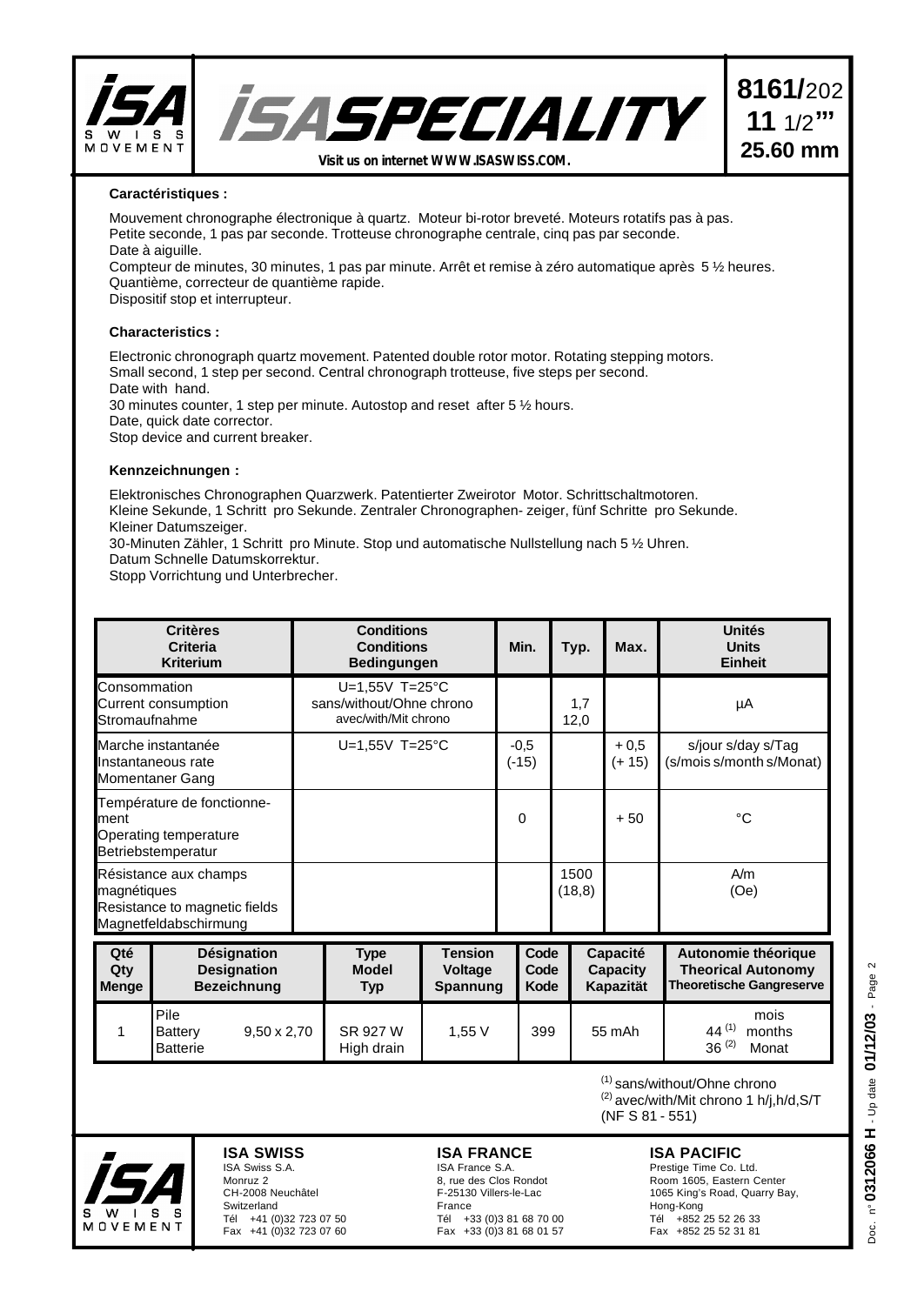

Doc. n° **0312066 H** - Up date **01/12/03** - Page 3 n° 0312066 H - Up date 01/12/03 - Page Doc.

 $\infty$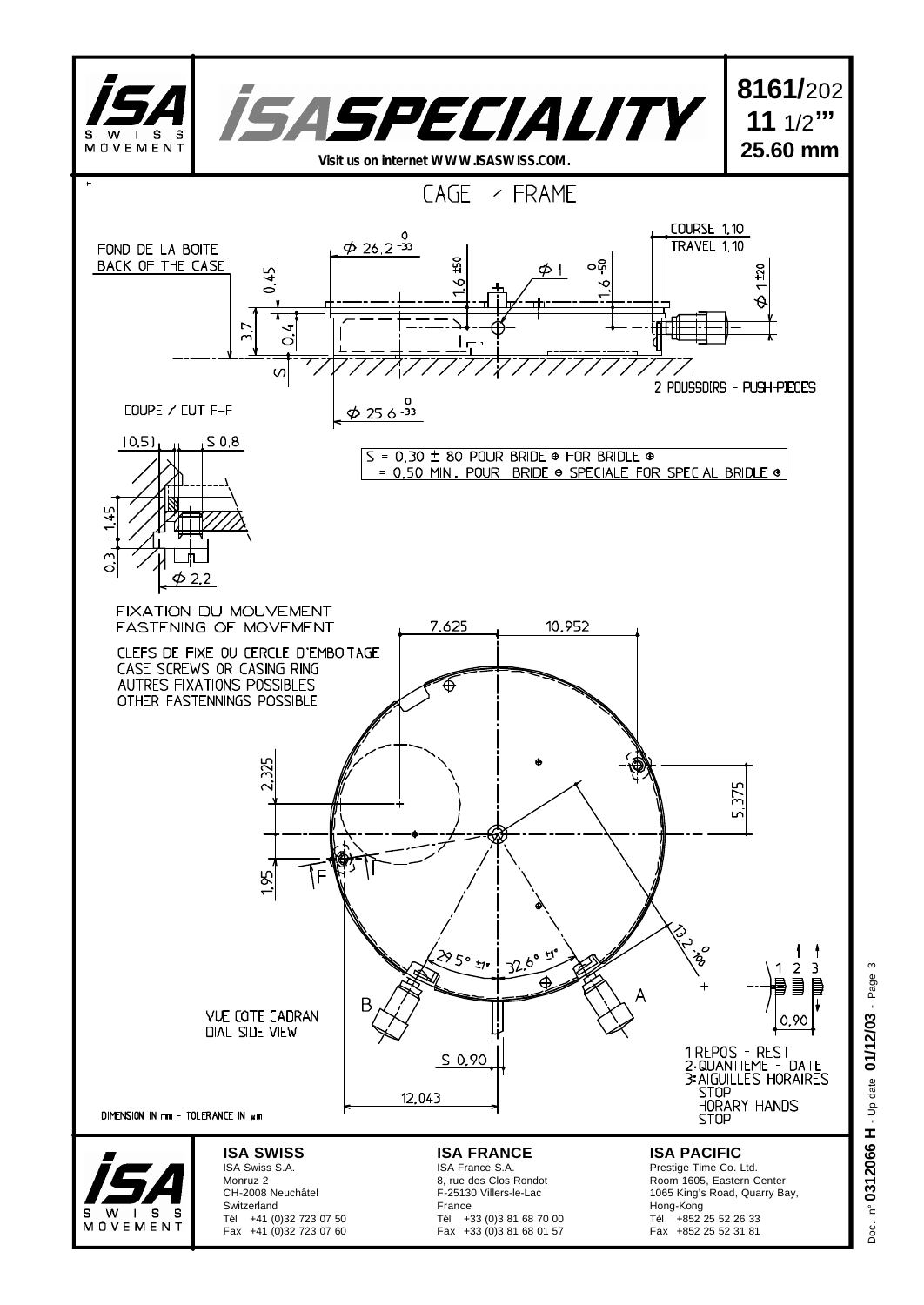

Fax +33 (0)3 81 68 01 57

Fax +41 (0)32 723 07 60

MOVEMENT

n° 0312066 H - Up date 01/12/03 - Page 4 Doc. n° **0312066 H** - Up date **01/12/03** - Page 4 Doc.

Fax +852 25 52 31 81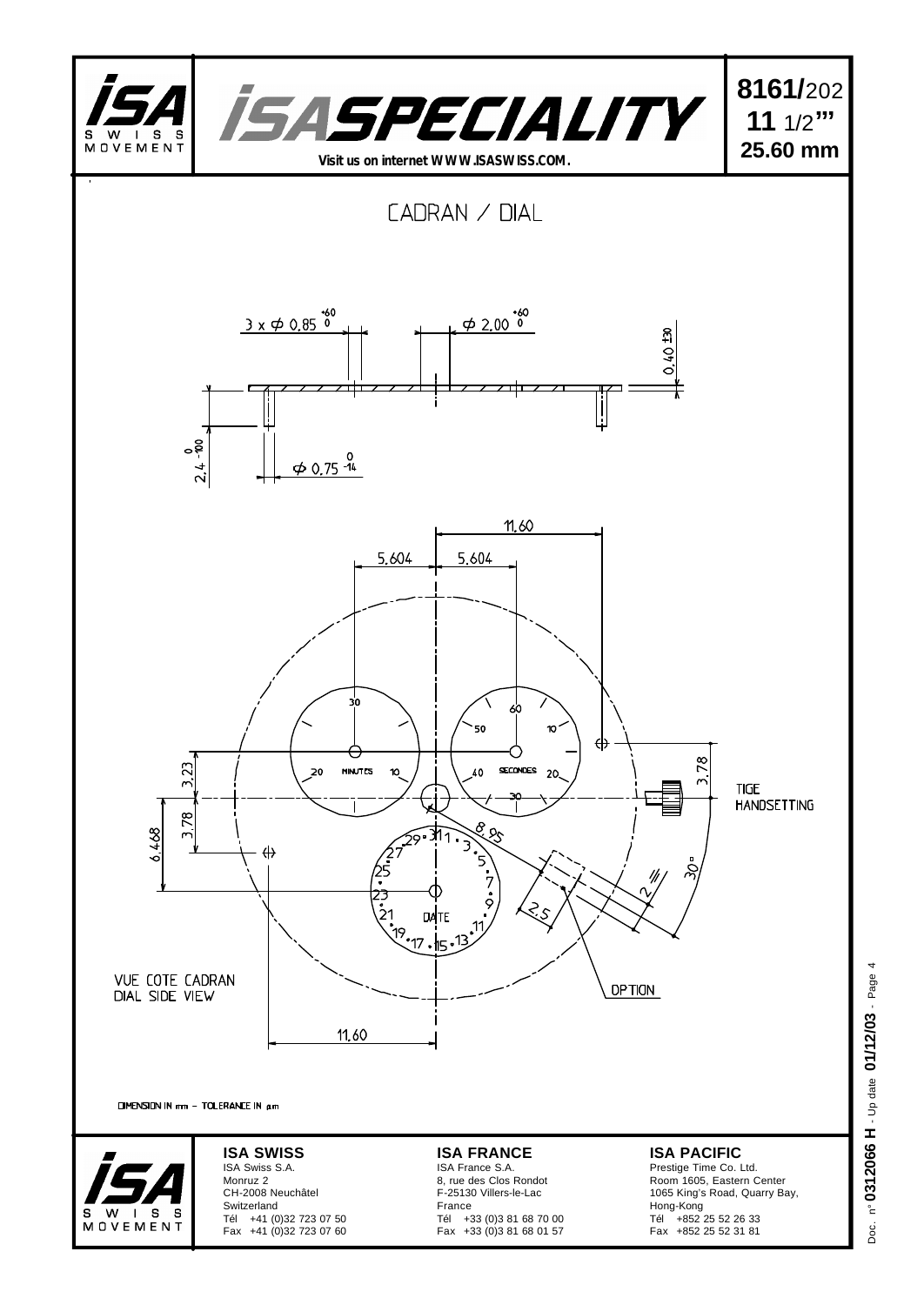

n° 0312066 H - Up date 01/12/03 - Page 5 Doc. n° **0312066 H** - Up date **01/12/03** - Page 5 Doc.